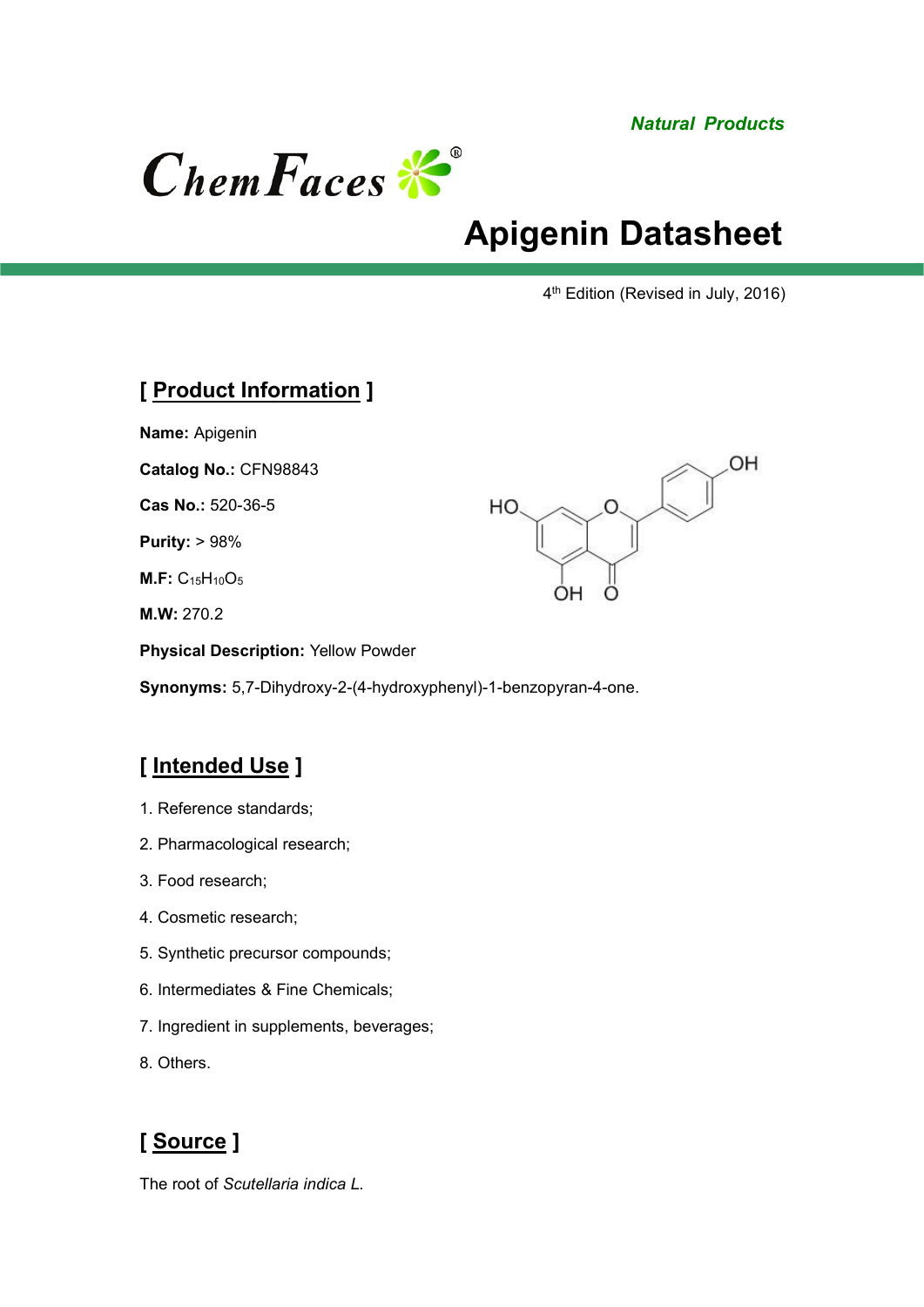#### **[ Biological Activity or Inhibitors]**

Apigenin, a naturally occurring plant flavone (4', 5, 7,-trihydroxyflavone) abundantly present in common fruits and vegetables including parsley, onions, oranges, tea, chamomile, wheat sprouts and some seasonings, has been shown to possess remarkable anti-inflammatory, antioxidant and anti-carcinogenic properties. [1]

Apigenin may have the potential for prevention and therapy for prostate cancer, apigenin treatment resulted in induction of apoptosis as determined by DNA fragmentation, PARP cleavage, fluorescence microscopy and flow cytometry, also resulted in down-modulation of the constitutive expression of NF-kappaB/p65.[2]

Apigenin has anti-hepatoma activity is as effective as 5-FU and its apoptotic mechanism might be mediated through the p53-dependent pathway and the induction of p21 expression.[3]

Apigenin possesses therapeutic potential against cancers, the combination of gemcitabine and apigenin enhances anti-tumor efficacy through Akt and NF-kappa B activity suppression and apoptosis induction.<sup>[4]</sup>

## **[ Solvent ]**

Chloroform, Dichloromethane, DMSO, Acetone, etc.

#### **[ HPLC Method ]** [5]

Mobile phase: Acetonitrile-2% Acetic acid H2O=30:70; Flow rate: 1.0 ml/min; Column temperature: 40 ℃; The wave length of determination: 340 nm.

## **[ Storage ]**

2-8℃, Protected from air and light, refrigerate or freeze.